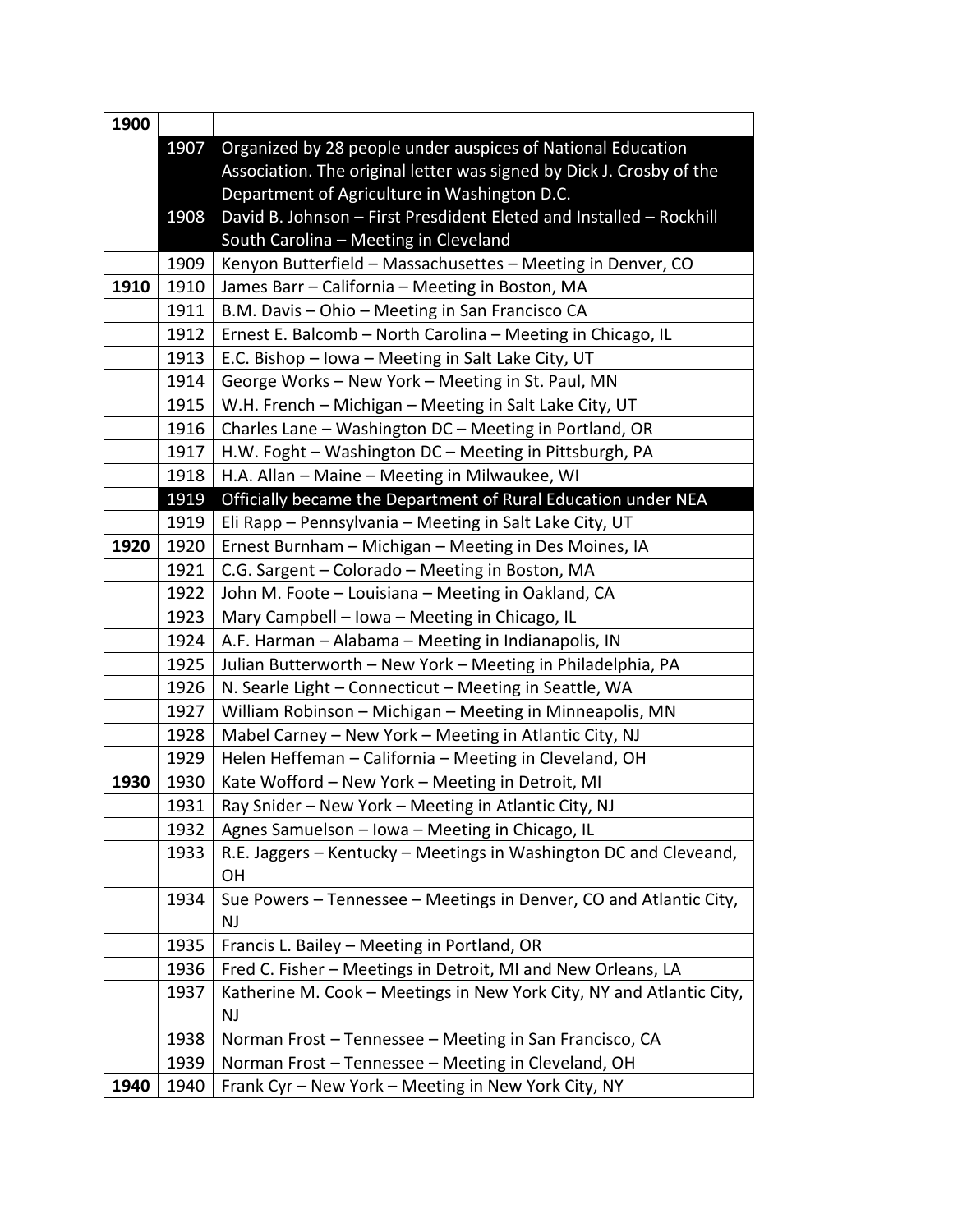|      | 1941 | Daisy Howard - Michigan - Meeting in Boston, MA                  |
|------|------|------------------------------------------------------------------|
|      | 1942 | Barton Morgan - Iowa - Meetings in Denver, CO and San Francisco, |
|      |      | <b>CA</b>                                                        |
|      | 1943 | Barton Morgan - Iowa - Meeting in Indianapolis, IN               |
|      | 1944 | Lois Clark - Pennsylvania - Meeting in Pittsburgh, PA            |
|      | 1945 | E.E. Stonecipher - Kansas - Meeting in Buffalo, NY               |
|      | 1946 | E.E. Stonecipher - Kansas - Meeting in Cincinnati, OH            |
|      | 1947 | Jane Franseth - Washington, DC - Meeting in Indianapolis, IN     |
|      | 1948 | Jane Franseth - Washington DC - Meting in Milwaukee, WI          |
|      | 1949 | Paul Norris - Iowa - Meeting in Memphis, TN                      |
| 1950 | 1950 | John S. Carroll - Texas - Meeting in Columbus, OH                |
|      | 1951 | W.A. Early - Georgia - Meeting in Dallas, TX                     |
|      | 1952 | Marjorie Leinauer - Illinois - Meeting in Dallas, TX             |
|      | 1953 | M.L. Cushman - Iowa - Meeting in Omaha, NE                       |
|      | 1954 | Lucille Klinge - Oregon - Meeting in Washington DC               |
|      | 1955 | Cliff - Huff - Kansas - Meeting in San Diego, CA                 |
|      | 1956 | R.E. Harris - Texas - Meeting in Atlanta, GA                     |
|      | 1957 | Ralph C. Norris - Iowa - Meeting in Denver, CO                   |
|      | 1958 | Ralph C. Norris - Iowa - Meeting in Dallas, TX                   |
|      | 1959 | Velma Linford - Wyoming - Meeting in Minneapolis, MN             |
| 1960 | 1960 | William Bishop - Colorado - Meeting in Seattle, WA               |
|      | 1961 | Cliff Archer - Minnesota - Meeting in Louisville, KY             |
|      | 1962 | J.C.Fitzgerald - Oklahoma - Meeting in Pittsburgh, PA            |
|      | 1963 | Douglas MacRae - Georgia - Meeting in Dallas, TX                 |
|      | 1964 | Rosalie Farley - Nebraska - Meeting in Detroit, MI               |
|      | 1965 | Donald Kruzner - Washington - Meeting in Washington DC           |
|      | 1966 | Burton Kreitlow - Wisconsin - Meeting in San Diego, CA           |
|      | 1967 | William Dreier - Iowa - Meeting in Atlanta, GA                   |
|      | 1968 | Noble Gividen - New York - Meeting in Oklahoma City, OK          |
|      | 1969 | Olin Gresham - California - Meeting in Spokane, WA               |
| 1970 | 1970 | Gordon Swanson - Minnesota - Meeting in Cincinnati, OH           |
|      | 1971 | Thomas Quick - Oregon - Meeting in Des Moines, IA                |
|      | 1972 | E. Roberts Stephens - Iowa - Meeting in Reno, NV                 |
|      | 1973 | Thomas Sommerville - Oregon - Meeting in Philadelphia, PA        |
|      | 1974 | Everett Edington - New Mexico - Meeting in Springfield, MO       |
|      | 1975 | Began separation from the NEA                                    |
|      | 1975 | Tom Lawrence - Texas - Meeting in Portland, OR                   |
|      | 1976 | David Gilliland - Iowa - Meeting in San Antonio, TX              |
|      | 1977 | Leo Soucy - New York - Meeting in Albany, NY                     |
|      | 1978 | Walter Turner - Colorado - Meeting in Denver, CO                 |
|      | 1979 | Ray Drage - Ohio - Meeting in Hyannis Port, MA                   |
| 1980 | 1980 | Completed separation from NEA                                    |